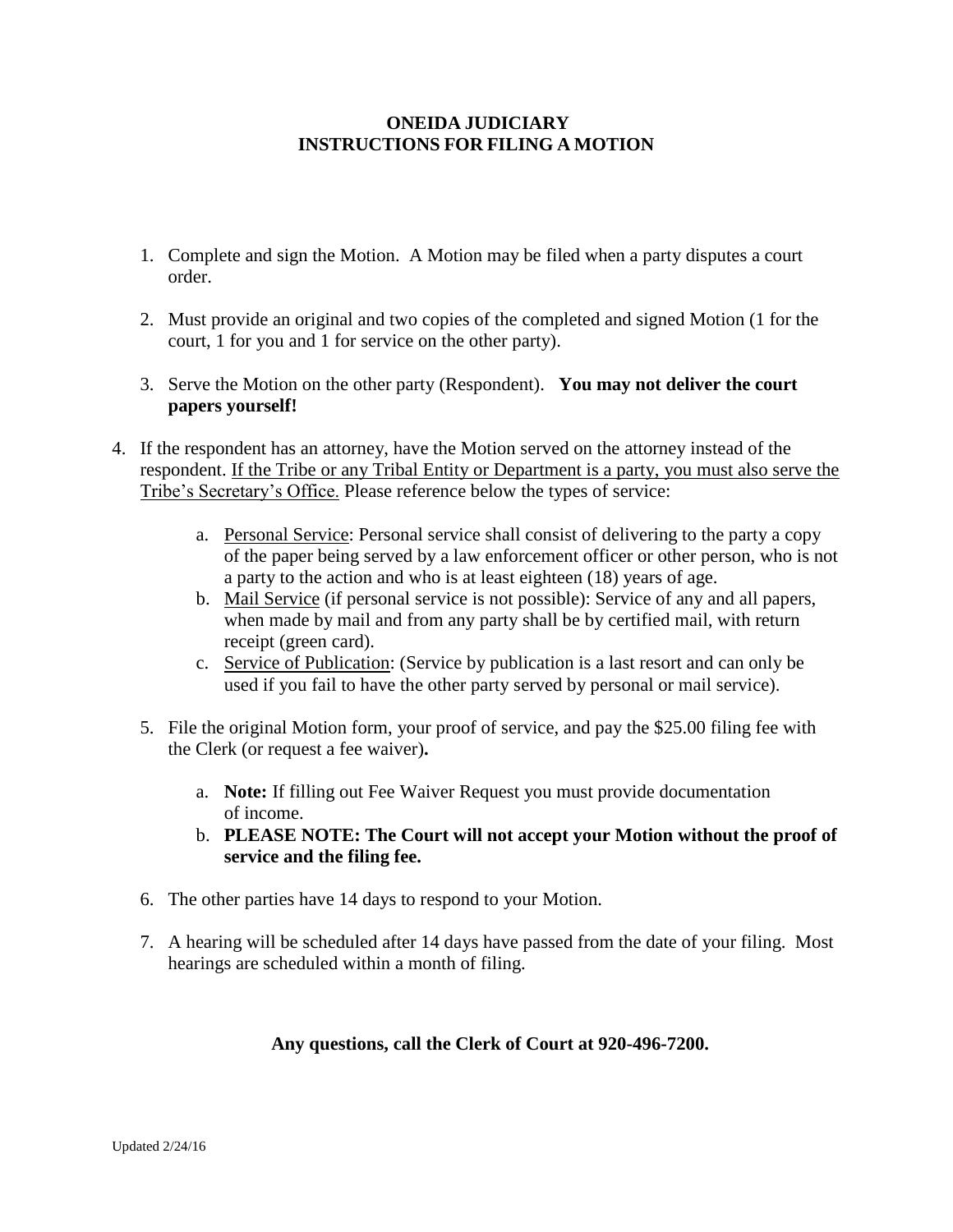## **ONEIDA JUDICIARY**

|                                                              | <b>Petitioner</b><br>v.                       | <b>Case No:</b>                               |  |  |  |
|--------------------------------------------------------------|-----------------------------------------------|-----------------------------------------------|--|--|--|
|                                                              | $\overline{\phantom{a}}$<br><b>Respondent</b> |                                               |  |  |  |
|                                                              |                                               |                                               |  |  |  |
|                                                              |                                               |                                               |  |  |  |
| Explain<br>what<br>justifies you<br>in making<br>the motion. | Grounds for Motion:                           |                                               |  |  |  |
|                                                              |                                               |                                               |  |  |  |
|                                                              |                                               |                                               |  |  |  |
|                                                              |                                               |                                               |  |  |  |
|                                                              |                                               | Signature (Filing party or attorney/advocate) |  |  |  |
|                                                              |                                               | Name (Filing party or attorney/advocate)      |  |  |  |
|                                                              |                                               | Date                                          |  |  |  |

Address

Telephone Number